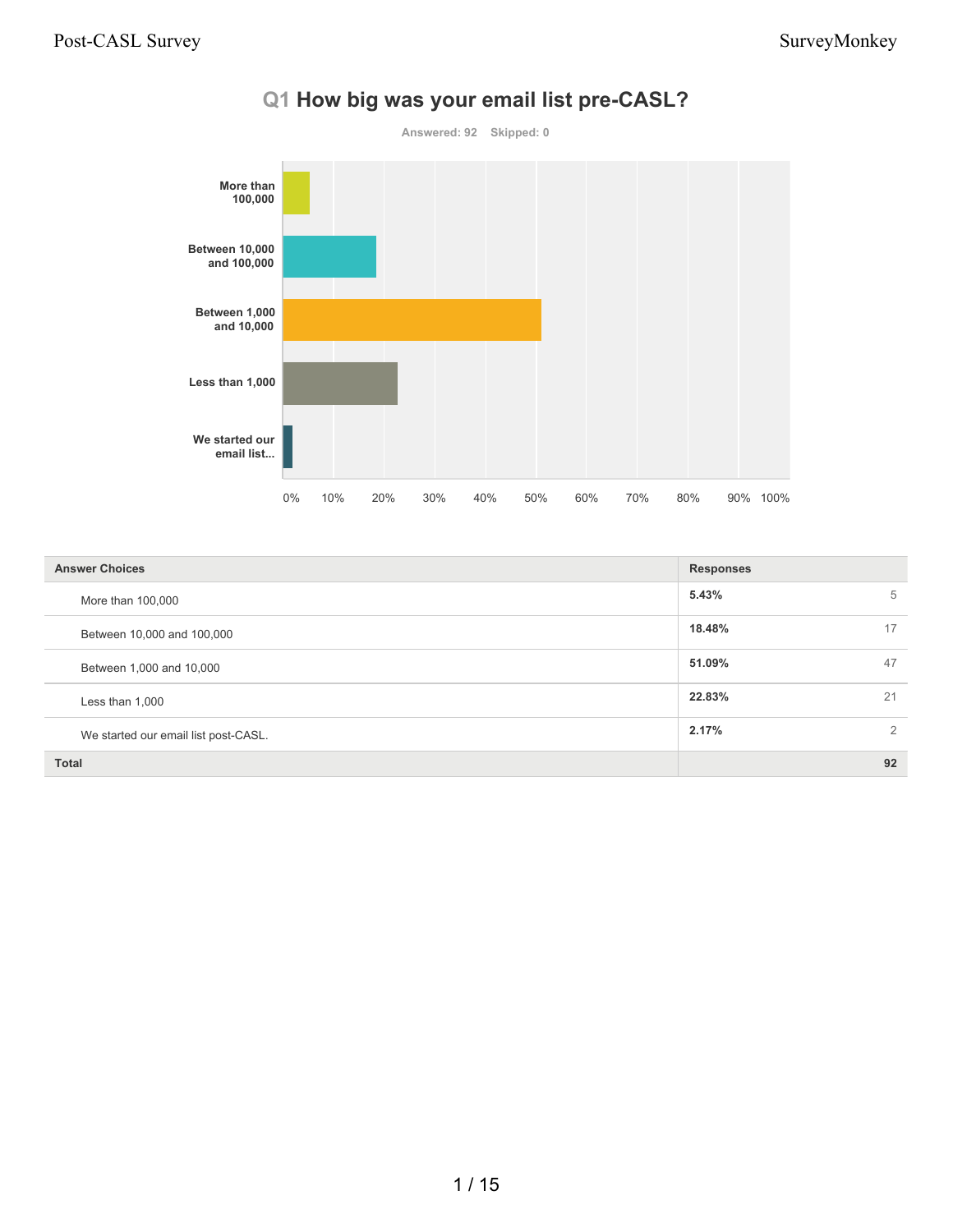

#### **Q2 Did you send out emails to get CASL compliance?**

| <b>Answer Choices</b>                           | <b>Responses</b> |    |
|-------------------------------------------------|------------------|----|
| Yes, more than one                              | 41.30%           | 38 |
| Yes, just once                                  | 30.43%           | 28 |
| No, but we're asking for compliance another way | 5.43%            | 5  |
| <b>No</b>                                       | 22.83%           | 21 |
| <b>Total</b>                                    |                  | 92 |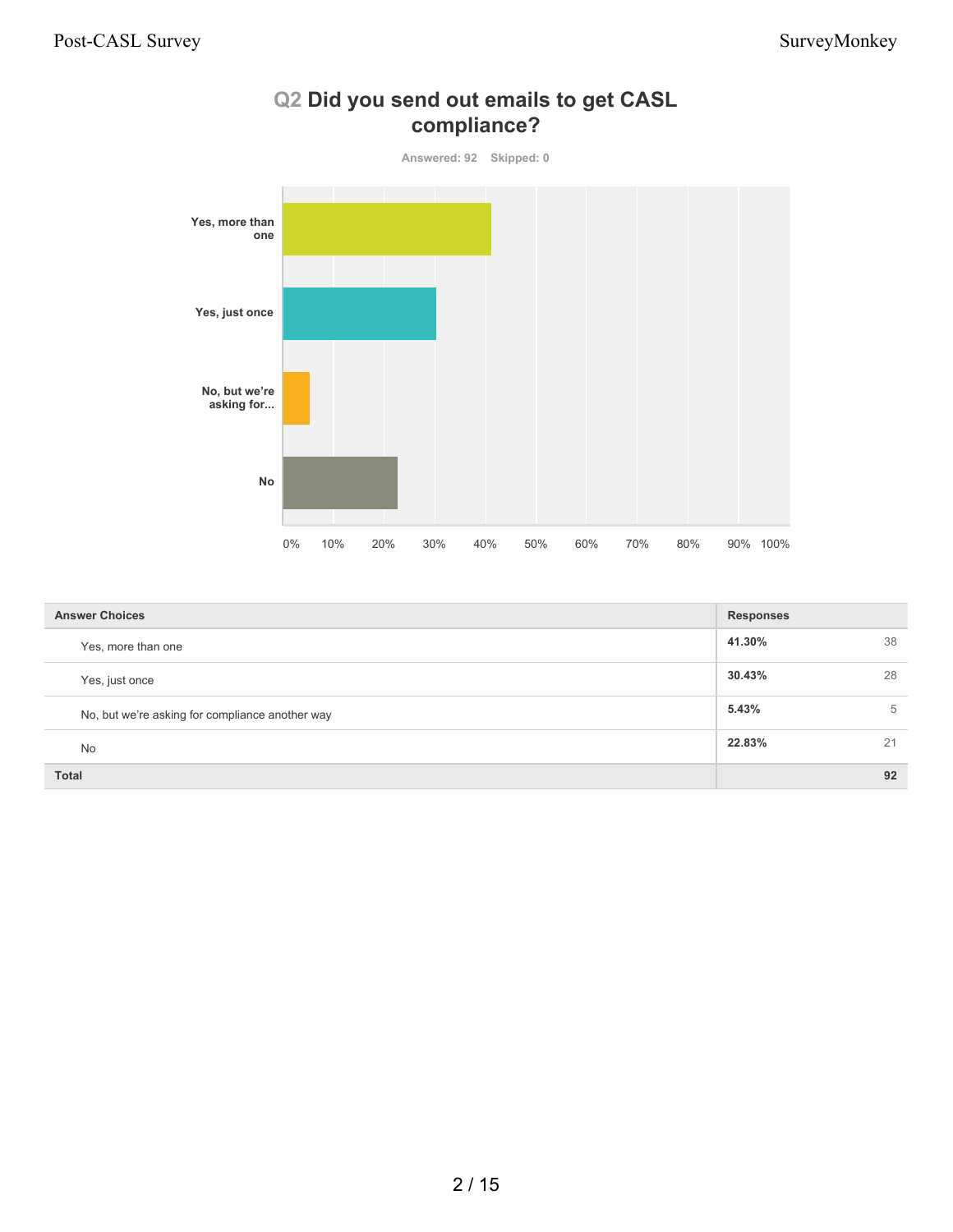

#### **Q3 What percentage of your list provided consent?**

| <b>Answer Choices</b>      | <b>Responses</b> |
|----------------------------|------------------|
| More than 75%              | 7.61%            |
| Between 50% and 75%        | 8.70%<br>8       |
| Between 25% and 50%        | 18.48%<br>17     |
| Less than 25%              | 40.22%<br>37     |
| We don't know / didn't ask | 23<br>25.00%     |
| <b>Total</b>               | 92               |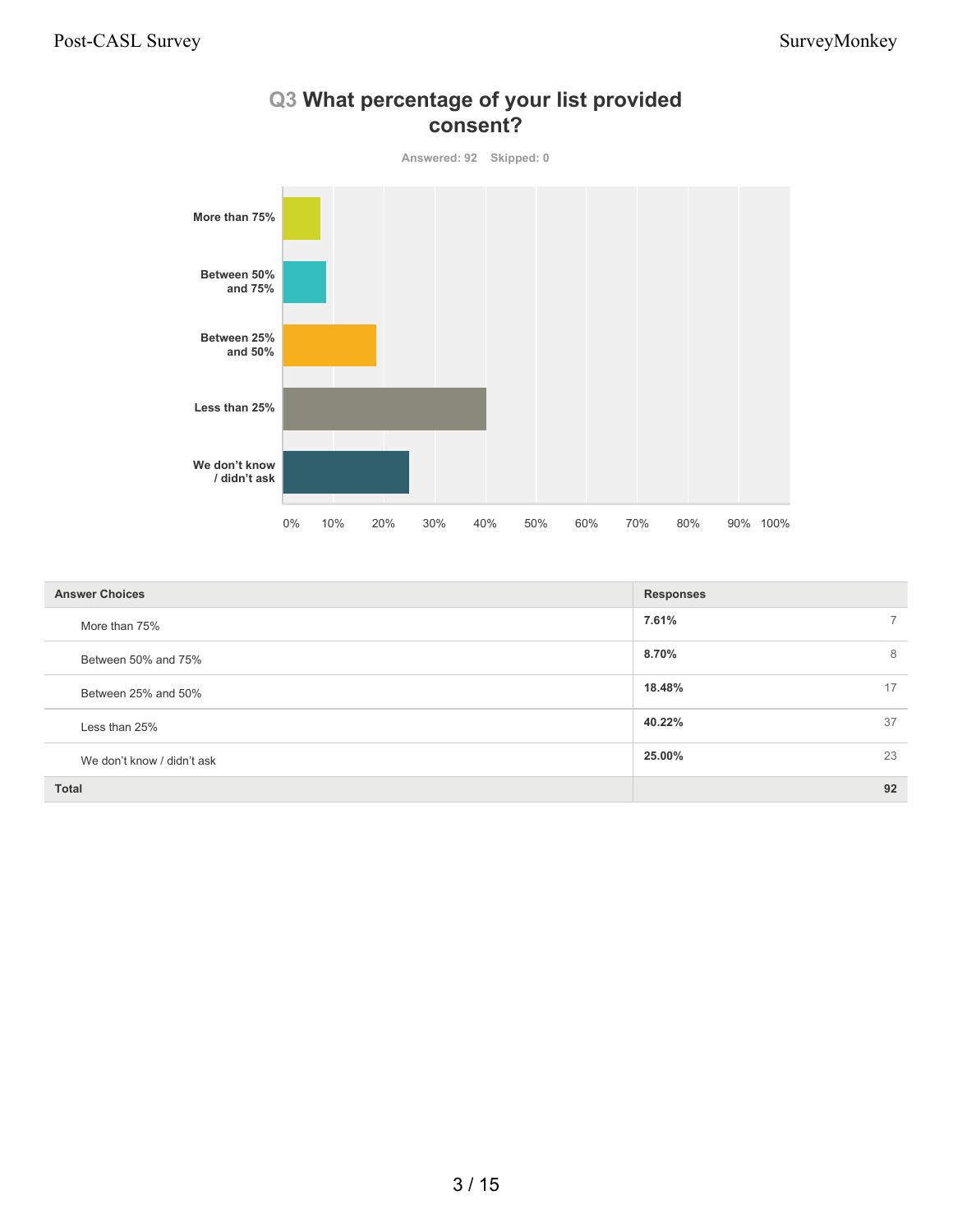

| <b>Answer Choices</b>                         | <b>Responses</b> |    |
|-----------------------------------------------|------------------|----|
| Yes                                           | 48.91%           | 45 |
| Yes, but we didn't remove non-consenters      | 10.87%           | 10 |
| No, but we plan to                            | 30.43%           | 28 |
| No, we won't be sending out emails any longer | $9.78\%$         | 9  |
| <b>Total</b>                                  |                  | 92 |

# **Q4 Have you sent out an email to this list**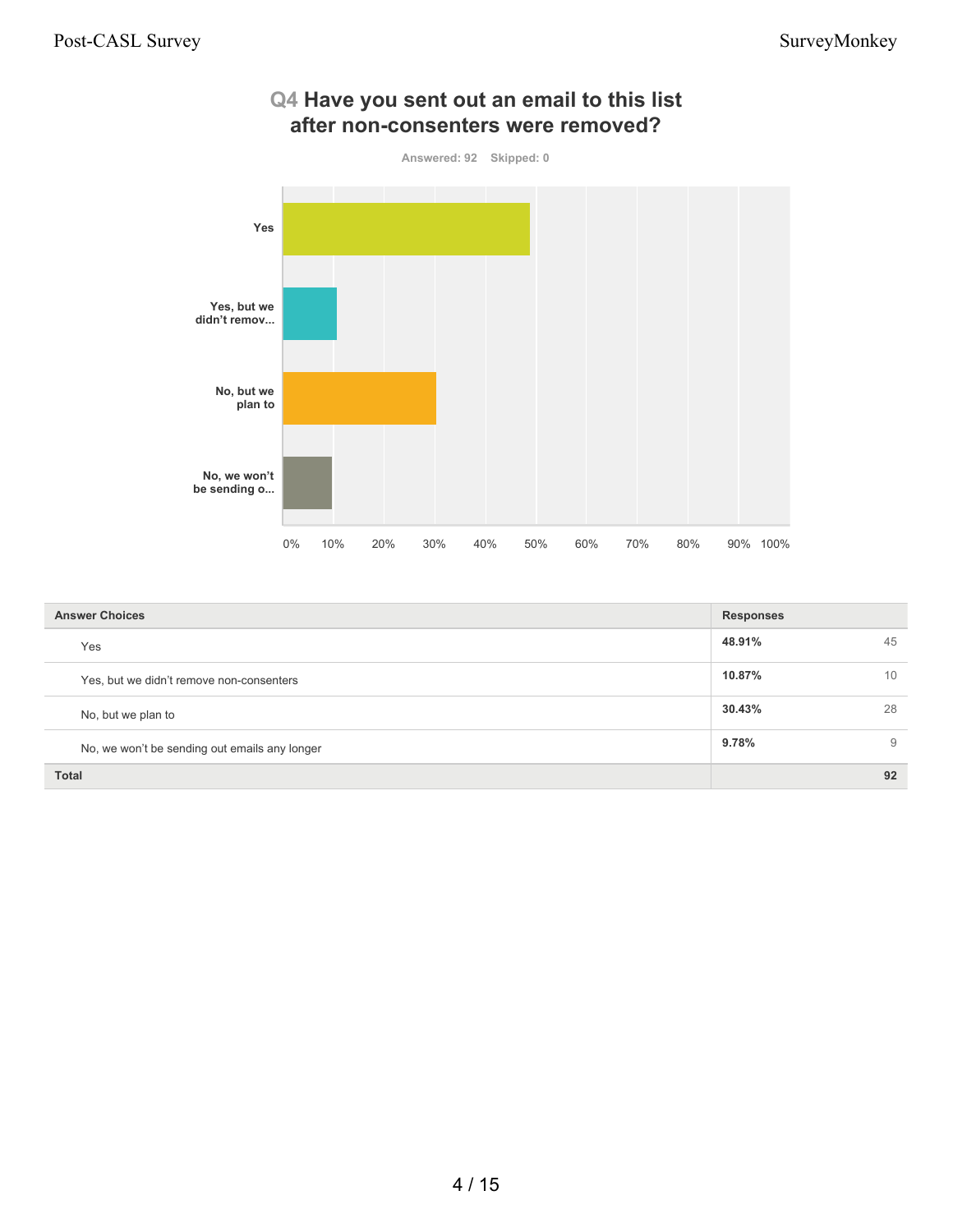

#### **Q5 Has your open rate changed?**

| <b>Answer Choices</b> | <b>Responses</b>           |
|-----------------------|----------------------------|
| It increased a lot    | 15.00%<br>6                |
| It increased a bit    | 22.50%<br>9                |
| It's the same         | 20<br>50.00%               |
| It decreased a bit    | 10.00%<br>$\overline{4}$   |
| It decreased a lot    | $0.00\%$<br>$\overline{0}$ |
| We don't track this   | 2.50%<br>1                 |
| <b>Total</b>          | 40                         |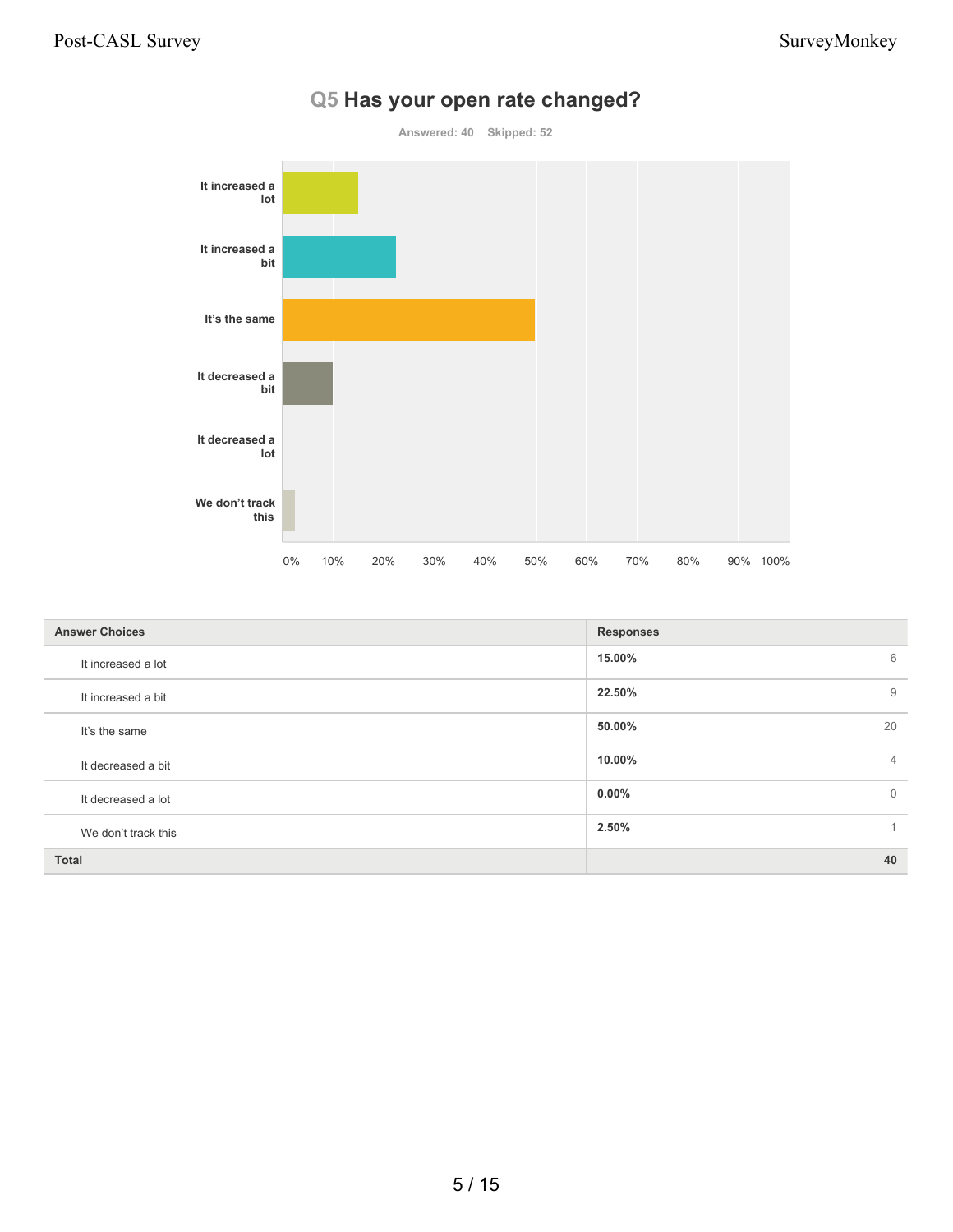

#### **Q6 Has your click rate changed?**

| <b>Answer Choices</b> | <b>Responses</b>           |
|-----------------------|----------------------------|
| It increased a lot    | 12.50%<br>5                |
| It increased a bit    | 25.00%<br>10               |
| It's the same         | 52.50%<br>21               |
| It decreased a bit    | 2<br>5.00%                 |
| It decreased a lot    | $0.00\%$<br>$\overline{0}$ |
| We don't track this   | 5.00%<br>$\overline{2}$    |
| <b>Total</b>          | 40                         |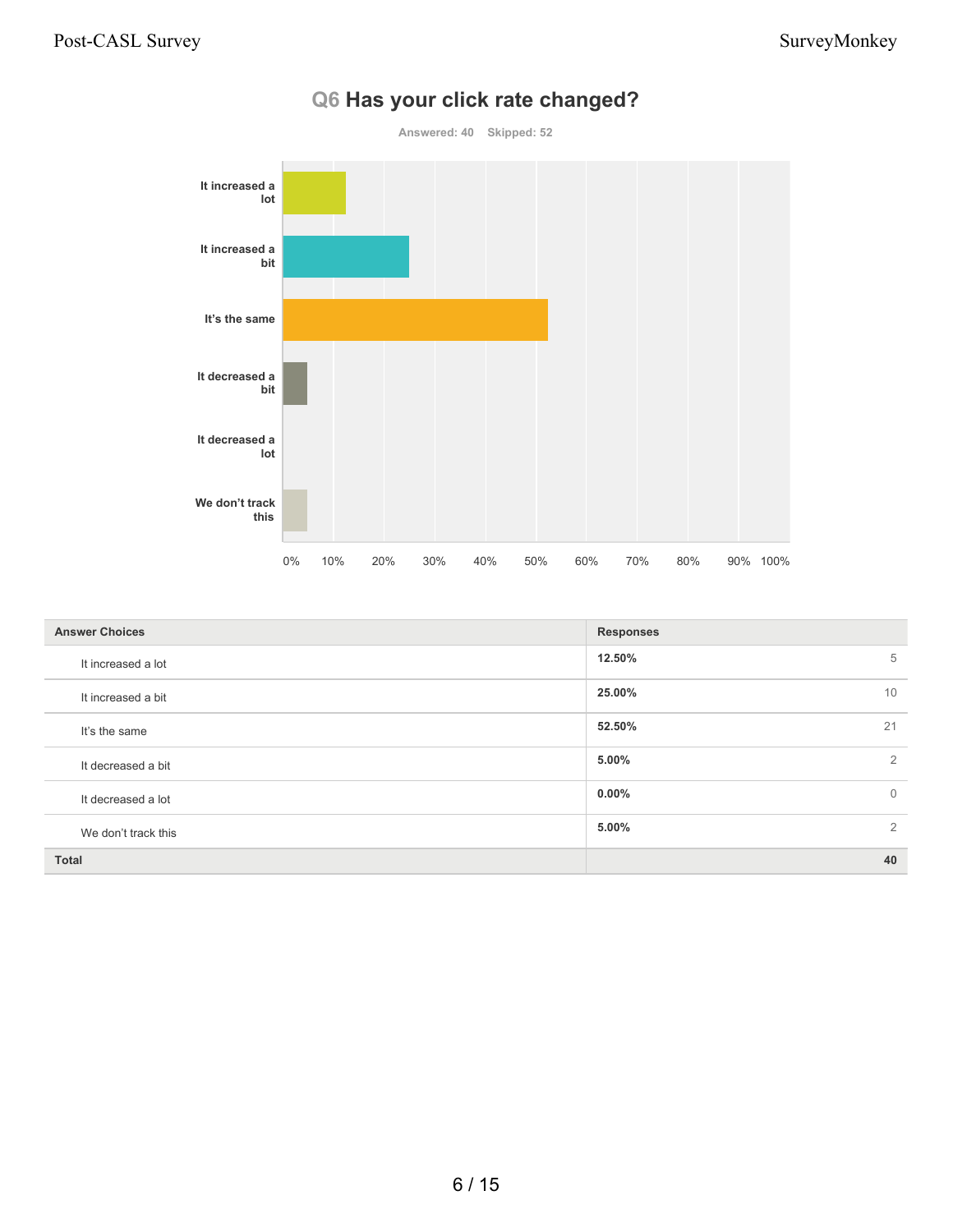

### **Q7 Has your conversion rate via email changed?**

| <b>Answer Choices</b> | <b>Responses</b> |
|-----------------------|------------------|
| It increased a lot    | 2.50%            |
| It increased a bit    | 12.50%<br>5      |
| It's the same         | 22<br>55.00%     |
| It decreased a bit    | 2<br>5.00%       |
| It decreased a lot    | 2.50%            |
| We don't track this   | 9<br>22.50%      |
| <b>Total</b>          | 40               |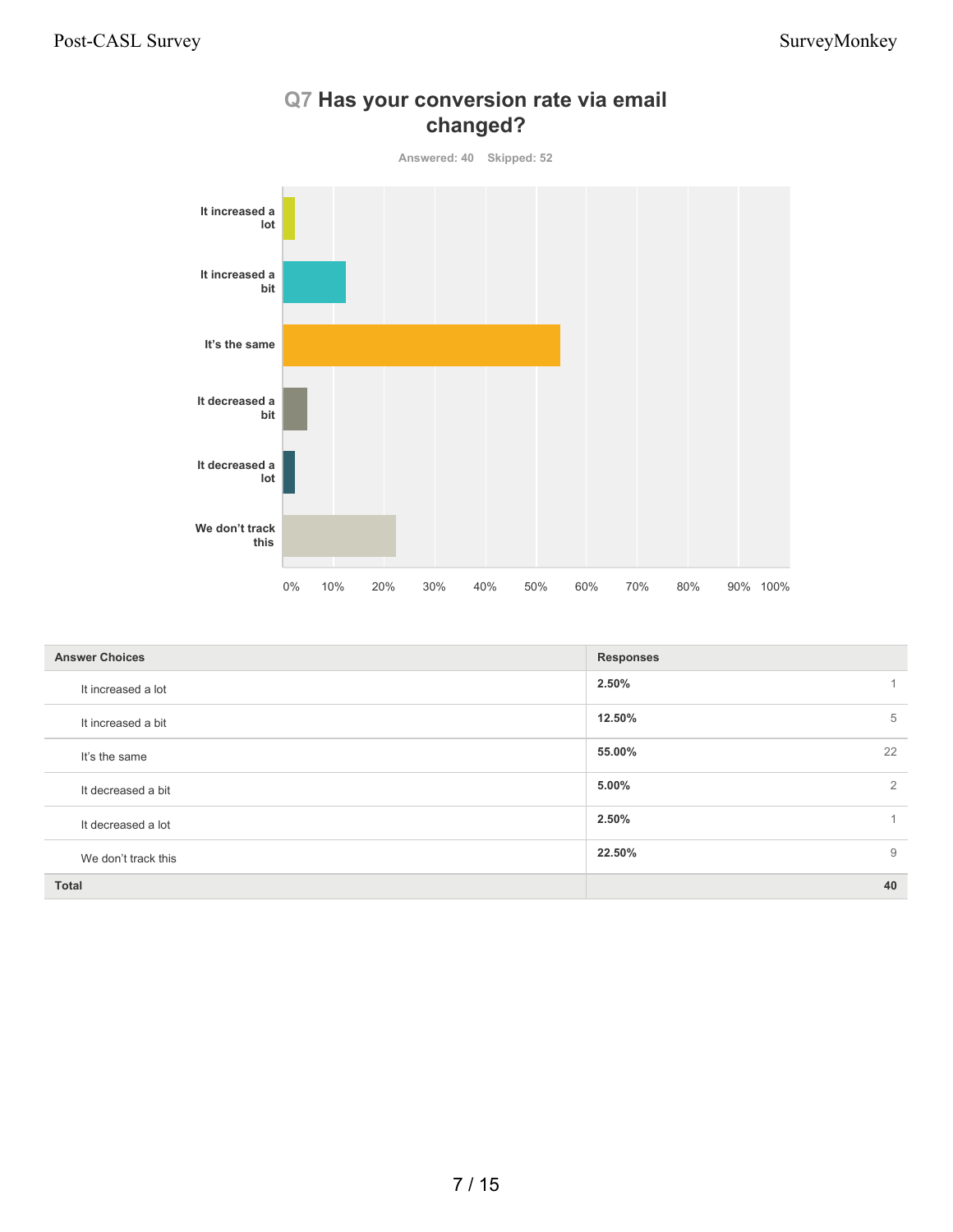**12.50%** 5



**Q8 Have you observed any changes in the**

|                       | $0\%$ | 10% | 20% | $30\%$ | 40% | 50% | 60% | 70%              | 80% | 90% | 100% |                |
|-----------------------|-------|-----|-----|--------|-----|-----|-----|------------------|-----|-----|------|----------------|
|                       |       |     |     |        |     |     |     |                  |     |     |      |                |
| <b>Answer Choices</b> |       |     |     |        |     |     |     | <b>Responses</b> |     |     |      |                |
| It increased a lot    |       |     |     |        |     |     |     | 0.00%            |     |     |      | $\mathbb O$    |
| It increased a bit    |       |     |     |        |     |     |     | 5.00%            |     |     |      | $\overline{2}$ |
| It's the same         |       |     |     |        |     |     |     | 52.50%           |     |     |      | 21             |
| It decreased a bit    |       |     |     |        |     |     |     | 30.00%           |     |     |      | 12             |
| It decreased a lot    |       |     |     |        |     |     |     | 0.00%            |     |     |      | $\mathbb O$    |

#### We don't track this

**Total 40**

8 / 15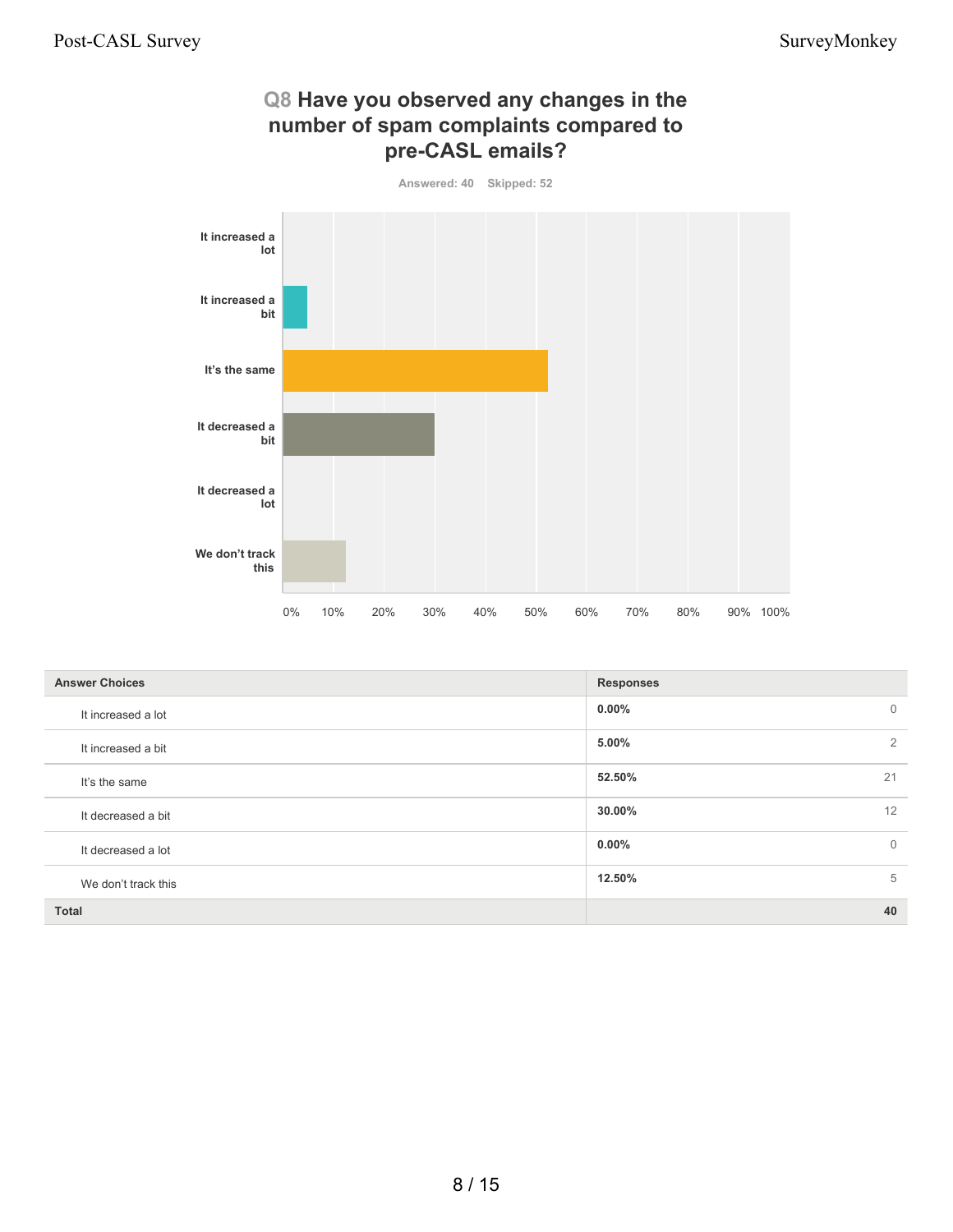

| <b>Answer Choices</b> | <b>Responses</b> |
|-----------------------|------------------|
| It increased a lot    | 5.00%<br>2       |
| It increased a bit    | 25.00%<br>10     |
| It's the same         | 15<br>37.50%     |
| It decreased a bit    | 22.50%<br>9      |
| It decreased a lot    | 7.50%<br>3       |
| We don't track this   | 2.50%<br>$\sim$  |
| <b>Total</b>          | 40               |

# **Q9 Have you observed any changes in the number of unsubscribes compared to pre-**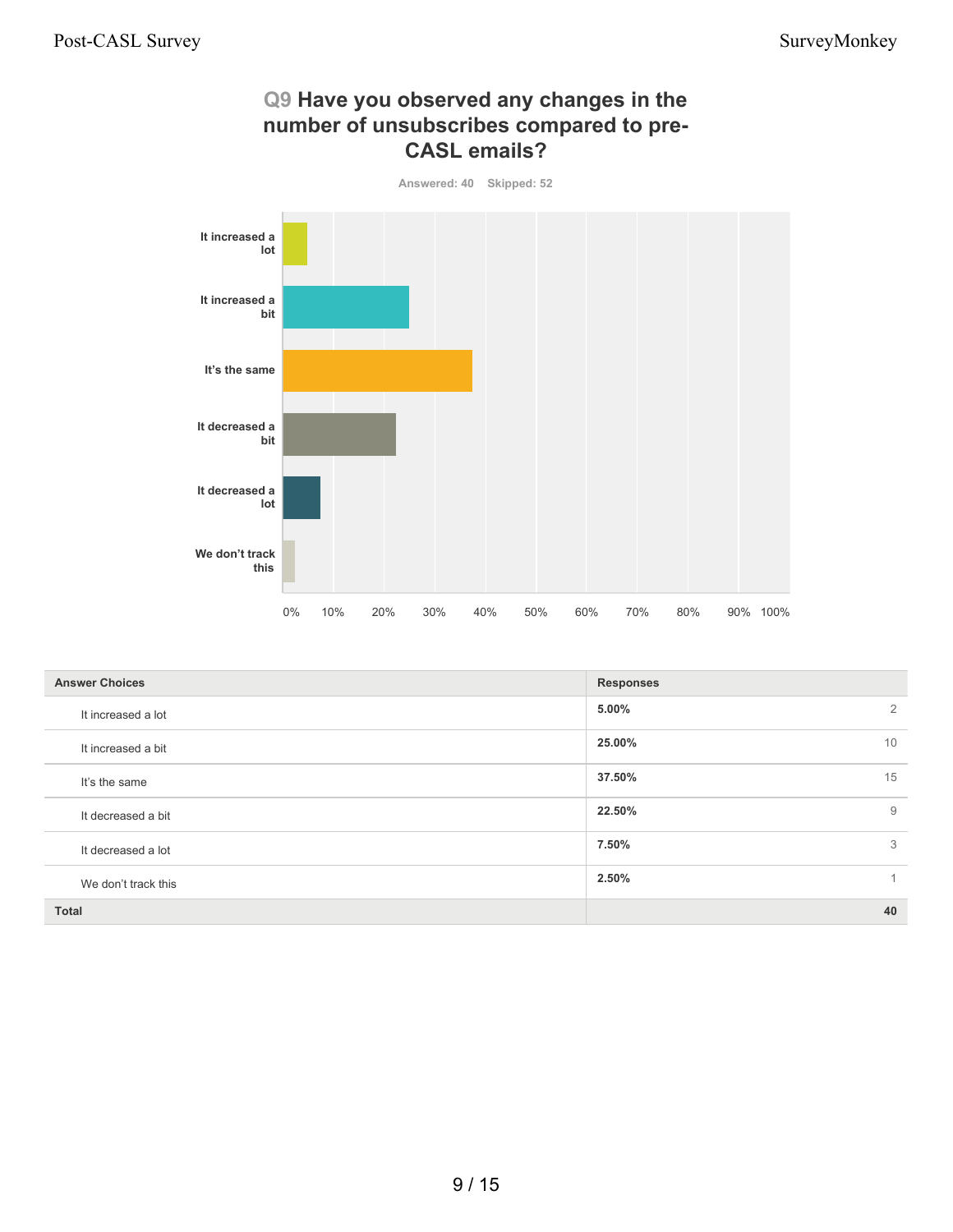Post-CASL Survey Survey Survey Survey Survey Survey Survey Survey Survey Survey Survey Survey Survey Survey Survey Survey Survey Survey Survey Survey Survey Survey Survey Survey Survey Survey Survey Survey Survey Survey Su

### **Q10 Anything else you want to tell us about email trends post-CASL?**

**Answered: 6 Skipped: 86**

| #              | <b>Responses</b>                                                                                                                                                                                                                                                                                                                                              | Date              |
|----------------|---------------------------------------------------------------------------------------------------------------------------------------------------------------------------------------------------------------------------------------------------------------------------------------------------------------------------------------------------------------|-------------------|
|                | We send in excess of 30,000,000 emails a month on behalf of our clients. Our clients, and we agree, refuse to<br>change our practices to adhere to a bogus foreign law. We are operating 100% legally according to US federal<br>and state law! We will not be dictated to by a toothless foreign state whose citizens cannot pronounce "about"<br>correctly. | 8/30/2014 3:36 AM |
| $\overline{2}$ | This law sucks to be quite frank. Gorilla marketing is one of the ways our company gets results and the best<br>results at that. A great deal of our customers are outside of Canada so having this law in effect makes marketing<br>a lot more difficult.                                                                                                    | 8/21/2014 9:49 AM |
| 3              | Actual number of opens actually feel in half. There were about 50% of our opens pre-CASL are no longer there<br>so not opening up our mail. The percentage of opens is about the same, but the actual number of people who<br>read our email is half.                                                                                                         | 8/13/2014 5:13 PM |
|                | We're putting a lot more effort into making eblasts valuable. CASL has been a good exercise -- even though it's<br>reduced our overall reach by 75%, we're reaching the folks who actually care, and serving them better. It's turned<br>enewsletters from awareness fluff to focused marketing pieces.                                                       | 8/8/2014 9:12 AM  |
| 5              | Surprised that open and click rates are basically the same. Figured the 33% of our list that stayed would be more<br>engaged.                                                                                                                                                                                                                                 | 8/6/2014 8:05 AM  |
| 6              | We knew CASL was coming when we started our list so we didn't really need to do much of a transition because<br>our list was already compliant. That being said, we also took steps to ensure all our email content is relevant and<br>useful to people so it helped spark a much needed redesign of our newsletter.                                          | 8/5/2014 3:20 PM  |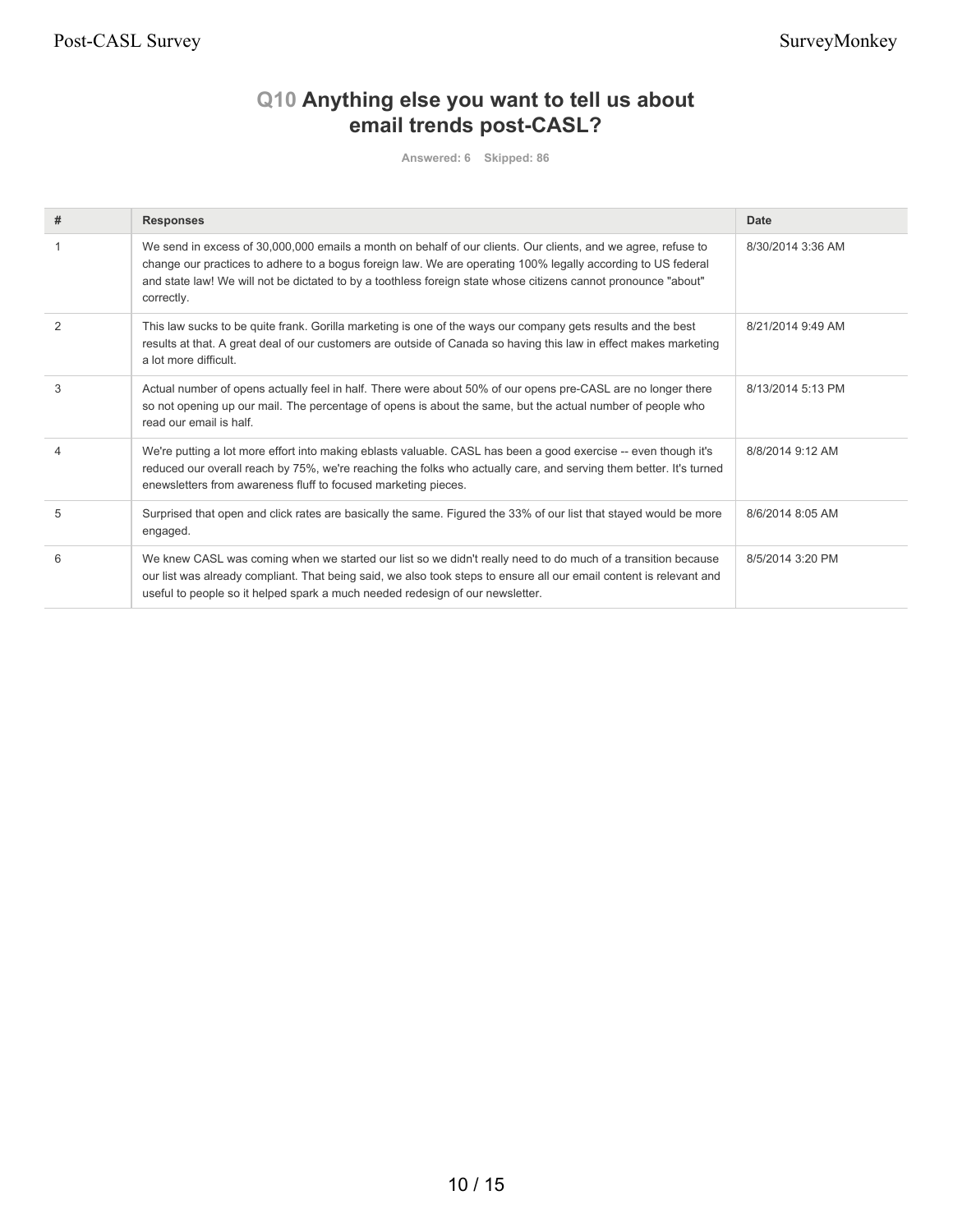

#### **Q11 Did you change how you collect email addresses as a result of CASL?**

| <b>Answer Choices</b> | <b>Responses</b> |    |
|-----------------------|------------------|----|
| Yes                   | 63.51%           | 47 |
| No                    | 36.49%           | 27 |
| <b>Total</b>          |                  | 74 |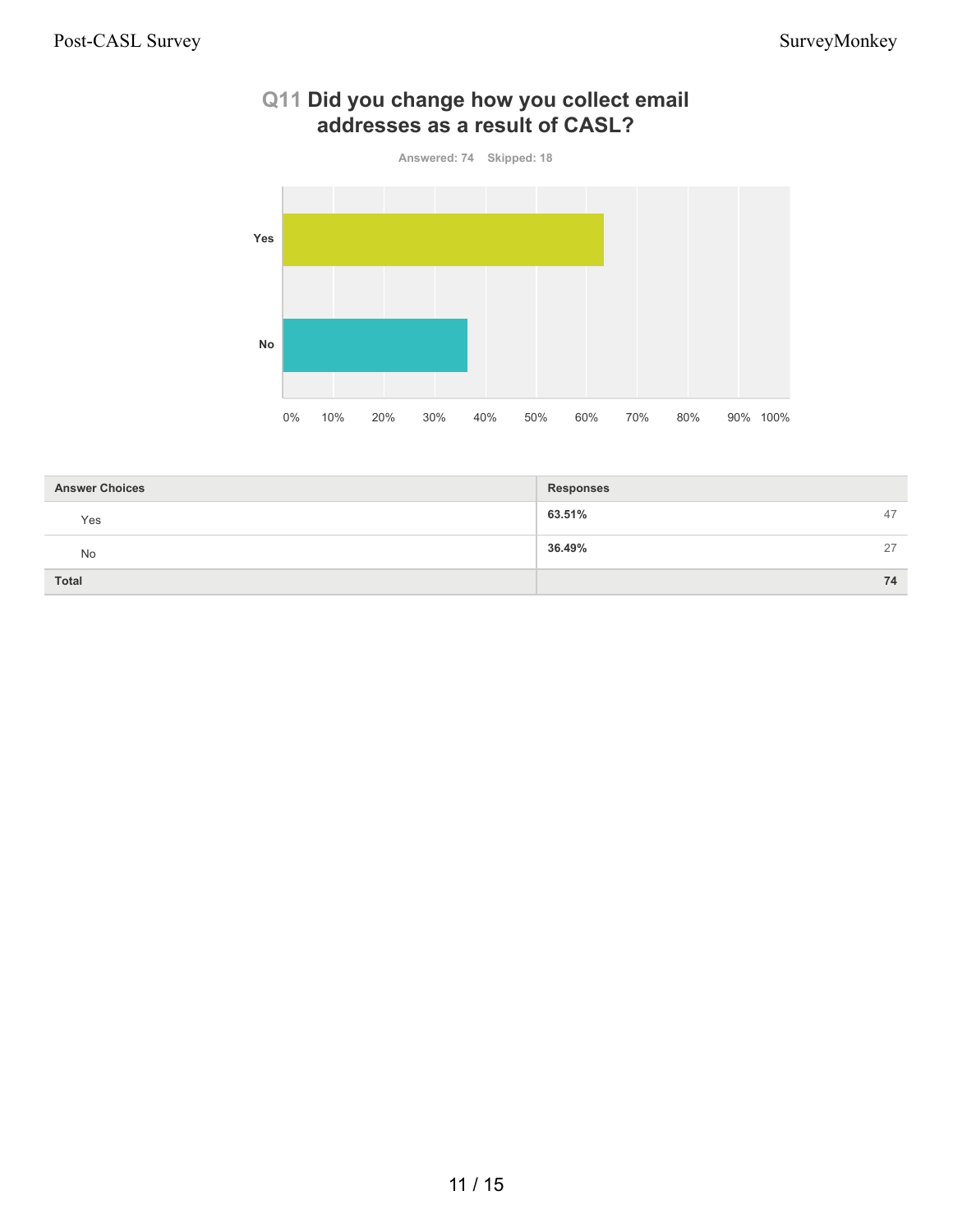

#### **Q12 What is your biggest concern about CASL?**

| <b>Answer Choices</b>                                                            | <b>Responses</b> |          |
|----------------------------------------------------------------------------------|------------------|----------|
| It's unclear.                                                                    | 17.57%           | 13       |
| I'm worried that we will still get fined even though we tried to comply.         | 16.22%           | 12       |
| I'm concerned that it will negatively impact our business.                       | 13.51%           | 10       |
| The penalties are too severe for the crime.                                      | 2.70%            | 2        |
| It won't prevent actual email spam.                                              | 28.38%           | 21       |
| My boss/supervisor/client told me to ignore it, but I'm worried.                 | 0.00%            | $\Omega$ |
| I'm worried that people didn't consent even though they were enjoying my emails. | 9.46%            | 7        |
| I'm not worried! CASL is amazing!                                                | 1.35%            |          |
| Other (please specify)                                                           | 10.81%           | 8        |
| <b>Total</b>                                                                     |                  | 74       |

#### **# Other (please specify) Date**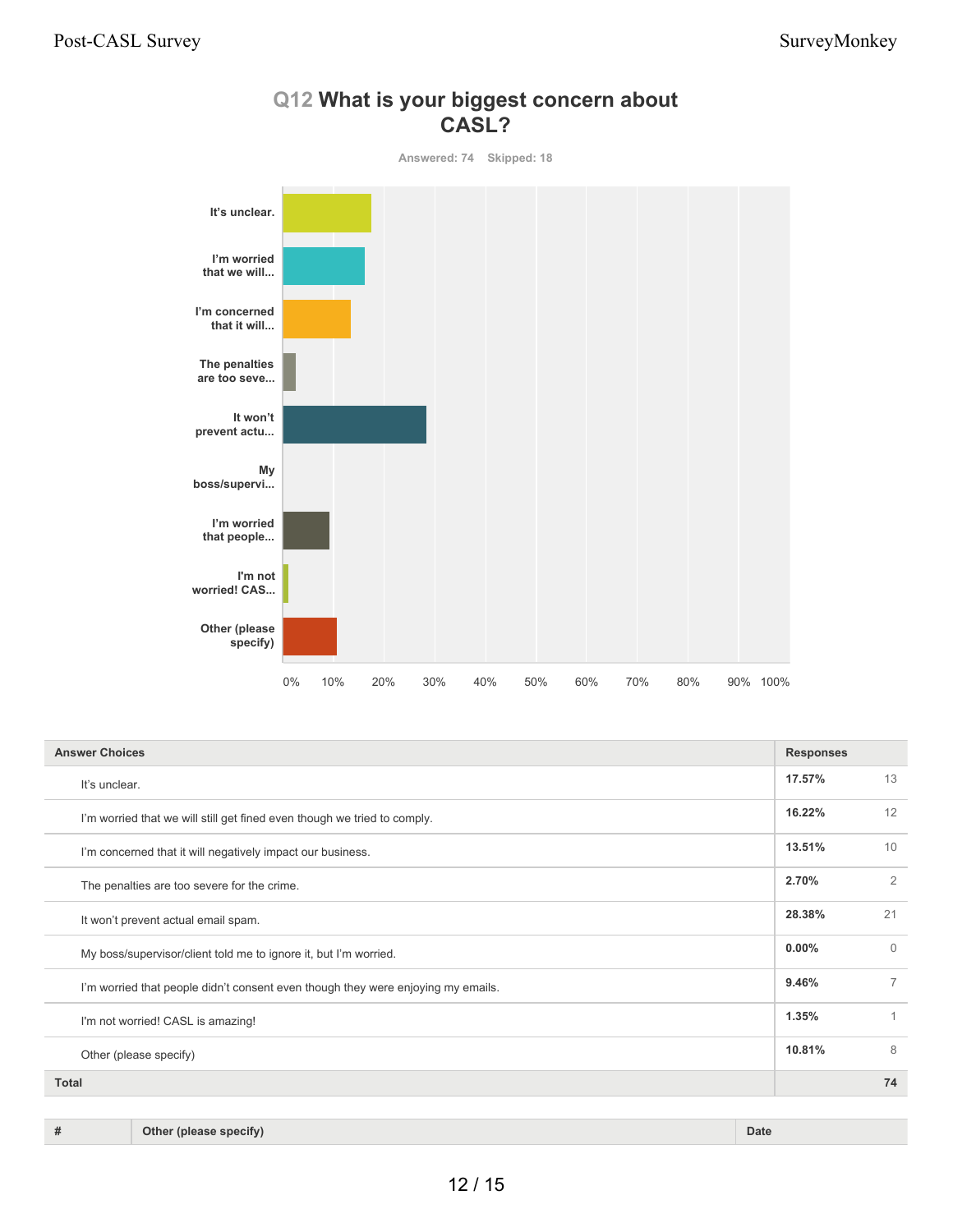#### Post-CASL Survey Survey Survey Survey Survey Survey Survey Survey Survey Survey Survey Survey Survey Survey Nonkey

|   | US company operating in compliance with US law. Bring it on you stupid Canuks!                                                                                                                                                                                                                               | 8/30/2014 3:38 AM  |
|---|--------------------------------------------------------------------------------------------------------------------------------------------------------------------------------------------------------------------------------------------------------------------------------------------------------------|--------------------|
|   | It isn't a law that was supposed to address the B2B crowd. It was supposed to address issues of B2C. They<br>should have it only apply to B2C.                                                                                                                                                               | 8/29/2014 8:53 AM  |
| 3 | What about @replies on Twitter?                                                                                                                                                                                                                                                                              | 8/15/2014 12:25 AM |
| 4 | Much ado about nothing in my opinion. CASL was designed to stop the mega-spammersnot hinder<br>businesses. Reminds of Y2K, a whole industry was created to prevent disaster and lo and beholdnothing<br>happened except for a lot of businesses being out of pocket for 'consultants'.                       | 8/13/2014 12:41 PM |
| 5 | It's hard to pick one big concern. In this list starting at the top, items 2,3,4,5 and 7 are all concerns.                                                                                                                                                                                                   | 8/12/2014 10:11 AM |
| 6 | The exemptions are unclear, and clients are pushing us to take risks with them. They value number of<br>subscribers over quality of message and reach, and it's a battle to keep them in compliance.                                                                                                         | 8/8/2014 9:16 AM   |
|   | No concerns now that our list is compliant.                                                                                                                                                                                                                                                                  | 8/5/2014 2:08 PM   |
| 8 | Many of the above, but I think there's a lot of potential for people to get fined harshly for accidental issues/non-<br>compliance. Which can be a lot of pressure when you're managing these tasks, especially if your company<br>doesn't take precautions seriously/underestimates the importance of CASL. | 8/5/2014 1:43 PM   |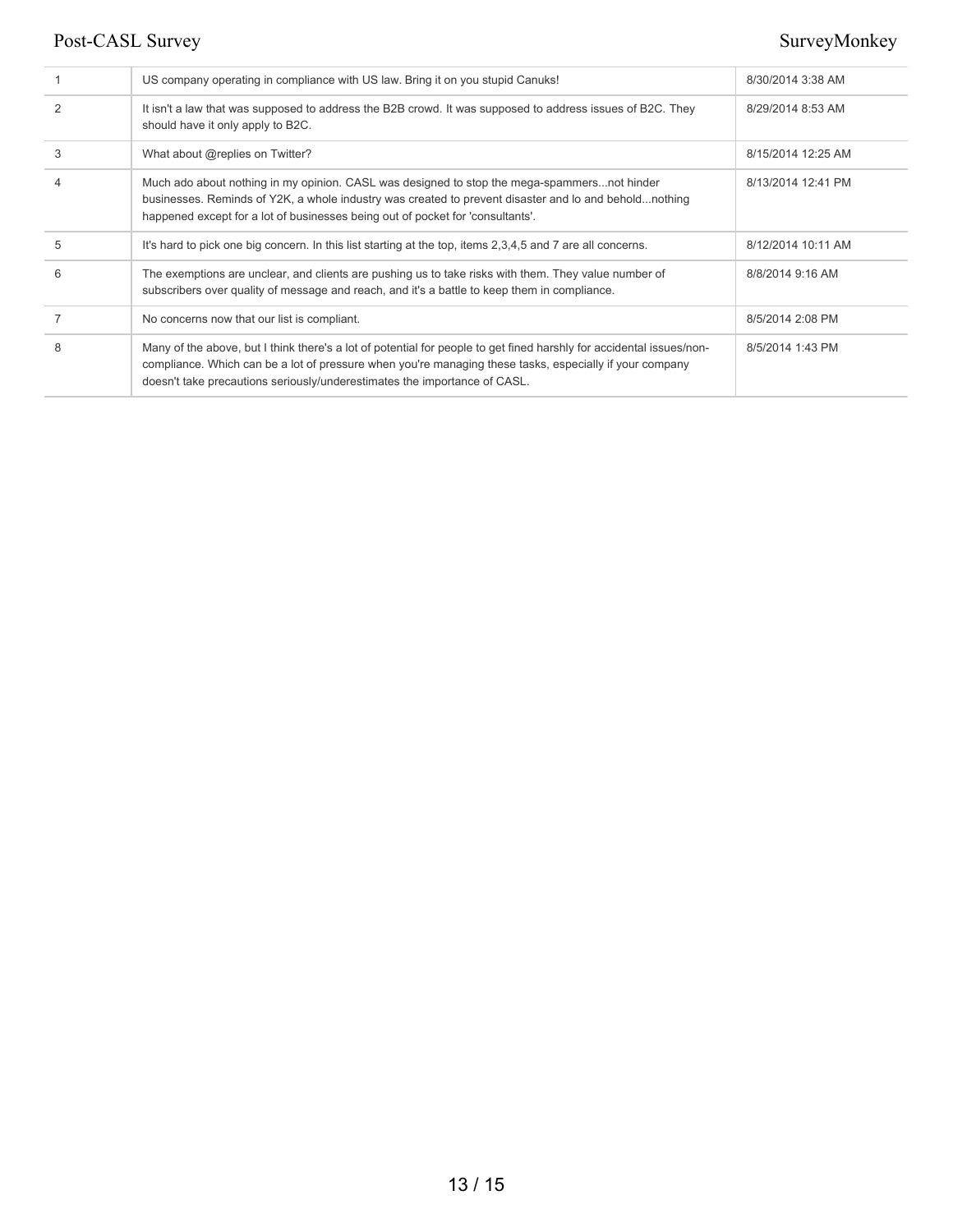## **Q13 Any other comments on CASL?**

**Answered: 21 Skipped: 71**

| #  | <b>Responses</b>                                                                                                                                                                                                                                                                                                                                                                                                                                                                                                                                                                                                    | <b>Date</b>        |
|----|---------------------------------------------------------------------------------------------------------------------------------------------------------------------------------------------------------------------------------------------------------------------------------------------------------------------------------------------------------------------------------------------------------------------------------------------------------------------------------------------------------------------------------------------------------------------------------------------------------------------|--------------------|
| 1  | I feel that the anti-spam legislation is unnecessary and will have limited impact on spam email as the ruling does<br>not apply to companies that operate outside Canada. The same issues we have with the do not call register for<br>telesales will happen here where we continue to be inundated by companies that operate outside of Canada.<br>CASL has meant that Canadian companies have been forced to spend money and resources unnecessarily.                                                                                                                                                             | 9/5/2014 6:41 AM   |
| 2  | US company operating in compliance with US law. Bring it on you stupid Canuks!                                                                                                                                                                                                                                                                                                                                                                                                                                                                                                                                      | 8/30/2014 3:38 AM  |
| 3  | It was not communicated well enough, survey monkey also made it difficult to obtain consent whilst using the<br>program to send out emails (I was told by survey monkey that I should have used a different account/survey<br>program to send it to my address list).                                                                                                                                                                                                                                                                                                                                               | 8/21/2014 12:15 PM |
| 4  | Very unclear how to proceed concerning our existing memberships and partners                                                                                                                                                                                                                                                                                                                                                                                                                                                                                                                                        | 8/20/2014 5:02 PM  |
| 5  | this is absolutely ridiculous.                                                                                                                                                                                                                                                                                                                                                                                                                                                                                                                                                                                      | 8/18/2014 9:59 AM  |
| 6  | It set us back 30 years in business. What an ill thought out waste of time and massive inconvenience. It may<br>have a slight impact of propping up Canada Post.                                                                                                                                                                                                                                                                                                                                                                                                                                                    | 8/15/2014 11:55 AM |
| 7  | On question 12 it should be click all that apply. I do not think that CASL will actually reduce spam as 99% of<br>spammers are not sending from Canada. I do believe that CASL will adversely affect our business, I do think the<br>fines are silly for companies trying to comply and I do not believe there is, was or will be adequate information in<br>usable form from CASL to support businesses on going needs.                                                                                                                                                                                            | 8/13/2014 5:17 PM  |
| 8  | CASL forces marketers to do some strategic targeting. You can't be lazy and add anyone who casts an eye your<br>way, creating monster lists with 3% open rates (example). If the majority your prospects are not interested in<br>what you are saying, then you have a targeting problem. I think it's a great way to shorten sales cycles and focus<br>sales teams on people who are truly interested.                                                                                                                                                                                                             | 8/12/2014 2:11 PM  |
| 9  | This law is ridiculous and the average person isn't even aware of its existence. It's just another unnecessary<br>burden on businesses. Time we could spend on other things (youtube or twitter for example).                                                                                                                                                                                                                                                                                                                                                                                                       | 8/12/2014 1:33 PM  |
| 10 | I have several email addresses. My spam filters work well. I can make an intelligent decision whether to open an<br>email or not. I suspect that the number of complaints will be appear high but the majority will be from the same<br>type of people who complain about commercials, flyers, direct mail pieces etc. The biggest impact will be on<br>small business owners and independent sales people who use email marketing to stay in touch with their clients<br>and prospects; I guarantee one of them will get an unjustified complaint and it will cost them time and money.<br>CASL is an abomination. | 8/12/2014 10:11 AM |
| 11 | The legislation is very difficult to understand, and many businesses are unclear as to what they need to do. There<br>are many interpretations of the legislation which makes it even more confusing. At the end of the day, the<br>legislation likely isn't going to reduce spam, just make more work for businesses, especially small businesses.                                                                                                                                                                                                                                                                 | 8/12/2014 9:20 AM  |
| 12 | Dis-empowering for small business.                                                                                                                                                                                                                                                                                                                                                                                                                                                                                                                                                                                  | 8/11/2014 8:33 AM  |
| 13 | It's been OK for businesses, but it's been brutal for advancement clients because we can't get lawyers to agree<br>on what rules apply to whom.                                                                                                                                                                                                                                                                                                                                                                                                                                                                     | 8/8/2014 9:16 AM   |
| 14 | They are targeting the wrong market.                                                                                                                                                                                                                                                                                                                                                                                                                                                                                                                                                                                | 8/8/2014 7:04 AM   |
| 15 | idiotic unclear law. It should be repealed!                                                                                                                                                                                                                                                                                                                                                                                                                                                                                                                                                                         | 8/6/2014 9:17 PM   |
| 16 | There is very few concrete guides on how to become casl compliant and do it the right way. As usual the govt info<br>sites are useless.                                                                                                                                                                                                                                                                                                                                                                                                                                                                             | 8/6/2014 11:48 AM  |
| 17 | It's going to get thrown out in a constitutional challenge. Current government has big conceptual difficulties when<br>it comes to the constitution.                                                                                                                                                                                                                                                                                                                                                                                                                                                                | 8/6/2014 9:15 AM   |
| 18 | Bureaucratic nonsense that won't solve the problem.                                                                                                                                                                                                                                                                                                                                                                                                                                                                                                                                                                 | 8/6/2014 8:06 AM   |
| 19 | I also wanted to click above that CASL is unclear.                                                                                                                                                                                                                                                                                                                                                                                                                                                                                                                                                                  | 8/5/2014 5:42 PM   |